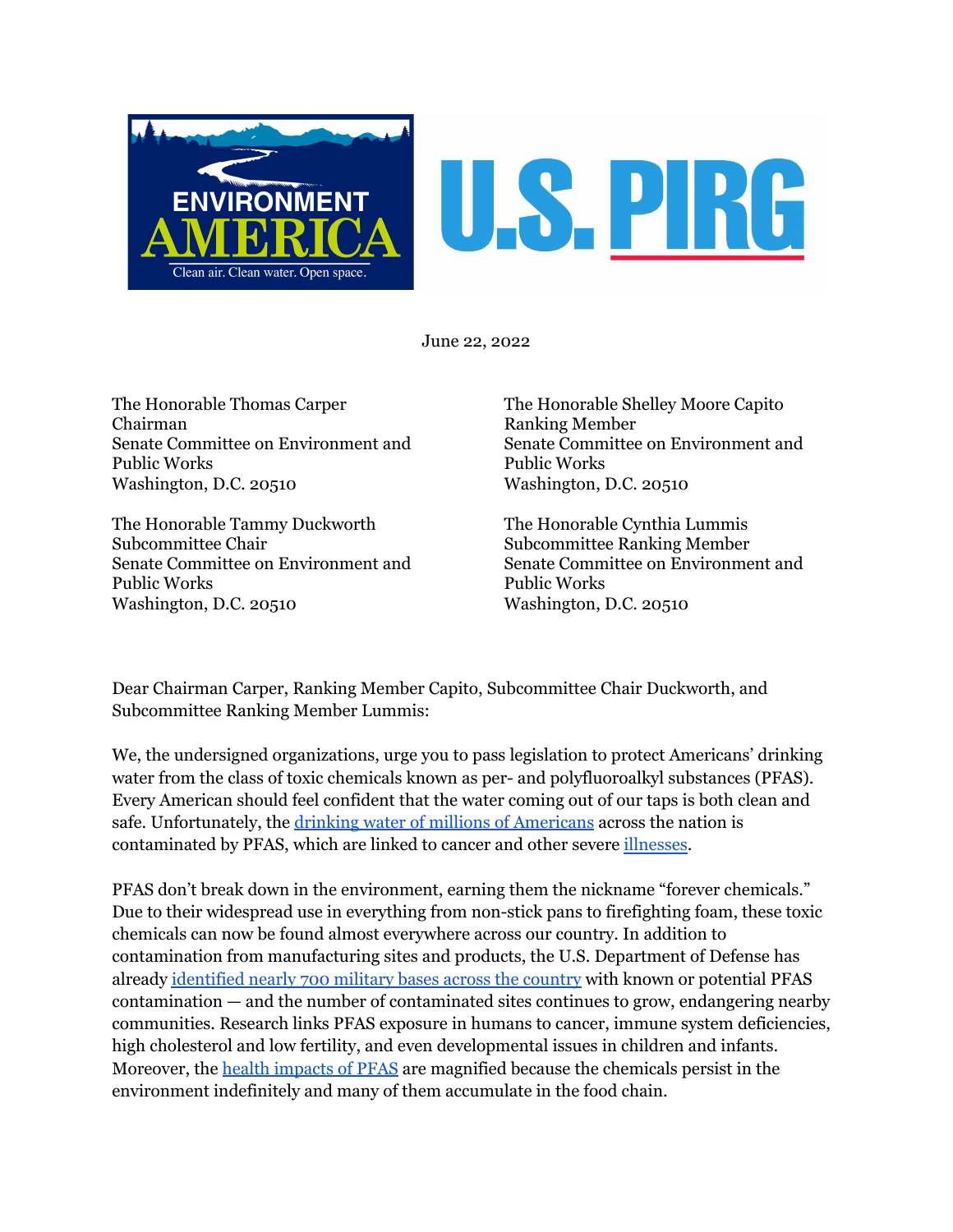In short, allowing the widespread use of toxic chemicals that last forever virtually guarantees that our sources of drinking water will become contaminated. That's why we're urging Congress to act now – to move our economy from PFAS to safer alternatives and to strictly limit exposures and health damage as long as these chemicals remain in our environment.

Specifically, such legislation should include the following provisions:

- Prohibit the use of PFAS in firefighting foam
- Designate all PFAS as "hazardous substances" under the Comprehensive Environmental Response, Compensation, and Liability Act (CERCLA)
- Direct EPA to Issue drinking water standards under the Safe Drinking Water Act for all PFAS within two years
- Direct EPA to complete its effluent limitation guidelines for PFAS, which based on available technology should effectively end the dumping of these toxic chemicals into our waterways, within two years.

While the above provisions are the most critical to protecting America's drinking water from PFAS contamination, Congress can and should also direct EPA to take additional steps in a timely manner, including:

- Require testing of all PFAS for toxicity to human health under the Toxic Substances Control Act within four years
- Investigate methods and means to prevent GenX (a newer type of PFAS) contamination of surface waters
- Establish a school PFAS testing and filtration grant program within one year
- Require covered manufacturers of PFAS to submit reference standards to EPA within six months
- Designate PFOA and PFOS as "hazardous air pollutants" pursuant to the Clean Air Act within six months and determine if other PFAS should be added within five years
- Establish PFAS-related testing and pre-treatment requirements for the land application or distribution of bio-solids (e.g., sludge or sludge-derived compost) within four years.

For too many communities all across America, PFAS and its harmful effects were something residents learned about only after discovering that their drinking water had been contaminated for years or after experiencing serious PFAS-related health issues. PFAS contamination impacts all 50 states, so we urge Congress to come together to agree on a comprehensive solution that will work to protect the whole nation. To that end, we call on Congress to ensure that no more American communities need suffer the impacts of these toxic forever chemicals by passing legislation that implements the above reforms to turn off the tap on toxic PFAS pollution as soon as possible.

Sincerely,

Alabama Rivers Alliance - Birmingham, Alabama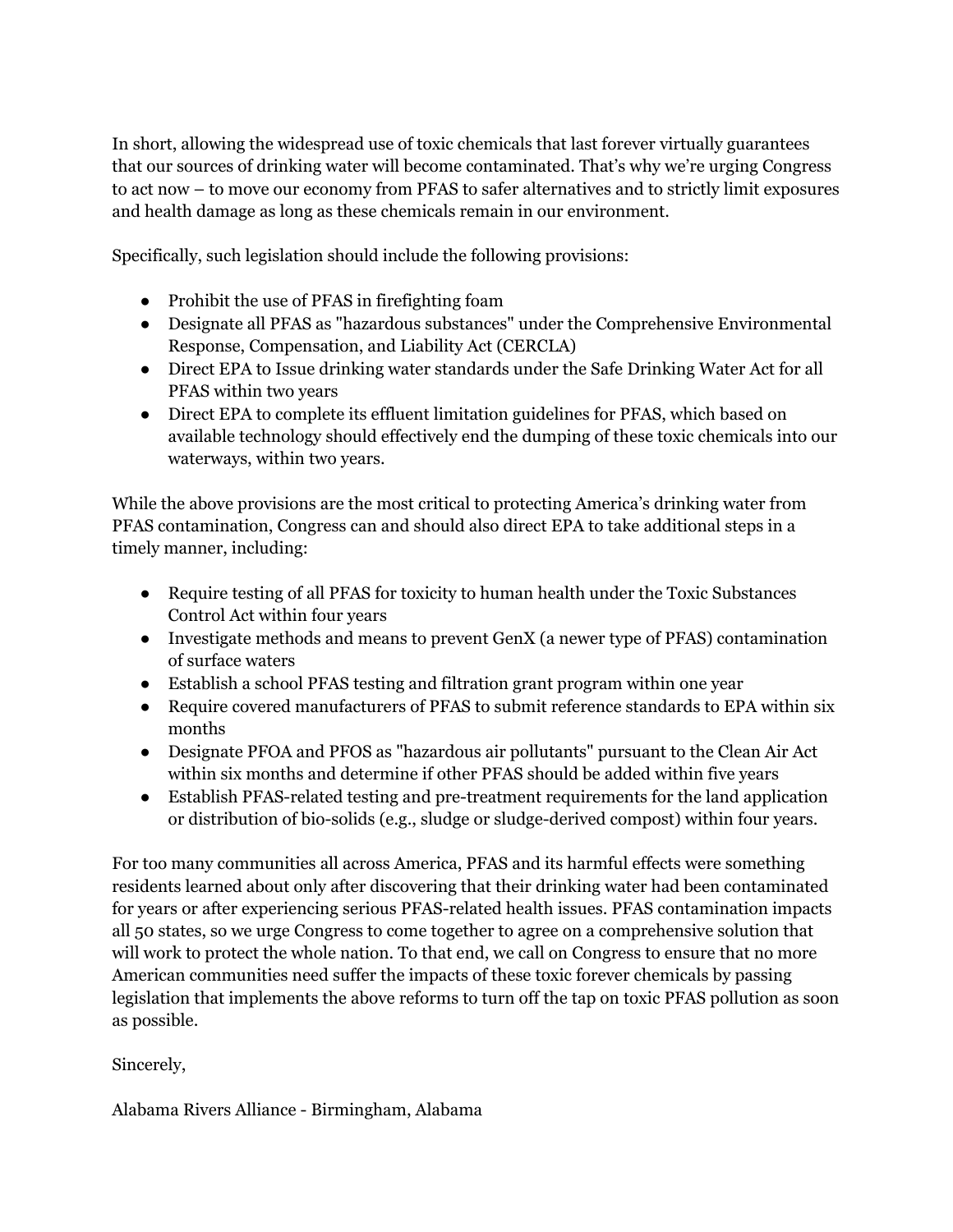LDA of Alabama - Montgomery, Alabama Tennessee Riverkeeper - Decatur, Alabama Gustavus PFAS Action Coalition - Gustavus, Alaska Arizona Climate Action Coalition - Phoenix, Arizona Moms Clean Air Force Arizona Chapter - Phoenix, Arizona Mothers for Safe Air Safe Water Force Tucson - Tucson, Arizona Arkansas Community Organizations - Little Rock, Arkansas Buffalo River Watershed Alliance - Jasper, Arkansas 7th Generation Advisors - Los Angeles, California CalPIRG - Sacramento, California Environment California - Los Angeles, California Russian Riverkeeper - Healdsburg, California San Francisco Bay Physicians for Social Responsibility - San Francisco, California Environment America - Denver, Colorado Moms Clean Air Force Colorado Chapter - Denver, Colorado U.S. PIRG - Denver, Colorado Farmington River Watershed Association - Simsbury, Connecticut Park Watershed - Hartford, Connecticut Pequabuck River Watershed Association - Bristol, Connecticut Windsor Climate Action - Windsor, Connecticut Fight for Zero, Inc. - Cocoa, Florida Waterway Advocates - Fort Lauderdale, Florida Georgia Interfaith Power and Light - Decatur, Georgia Georgia River Network - Atlanta, Georgia Moms Clean Air Force Georgia Chapter - Atlanta, Georgia Science for Georgia, Inc. - Atlanta, Georgia Environment Illinois - Chicago, Illinois Illinois PIRG - Chicago, Illinois Environment Iowa - Cedar Rapids, Iowa Iowa PIRG - Cedar Rapids, Iowa Moms Clean Air Force Iowa Chapter - Kellogg, Iowa Environment Maryland - Baltimore, Maryland Gunpowder Riverkeeper - Monkton, Maryland Maryland PIRG - Baltimore, Maryland Waterkeepers Chesapeake - Takoma Park, Maryland Duxbury Safe Water Committee, Inc - Duxbury, Massachusetts Environment Massachusetts - Boston, Massachusetts MassPIRG - Boston, Massachusetts Massachusetts River Alliance - Cambridge, Massachusetts Mystic River Watershed Association - Arlington, Massachusetts Seaside Sustainability, Inc. - Gloucester, Massachusetts Ecology Center - Ann Arbor, Michigan Huron River Watershed Council - Ann Arbor, Michigan Learning Disabilities Association of Michigan - Grand Rapids, Michigan Michigan Environmental Council - Lansing, Michigan